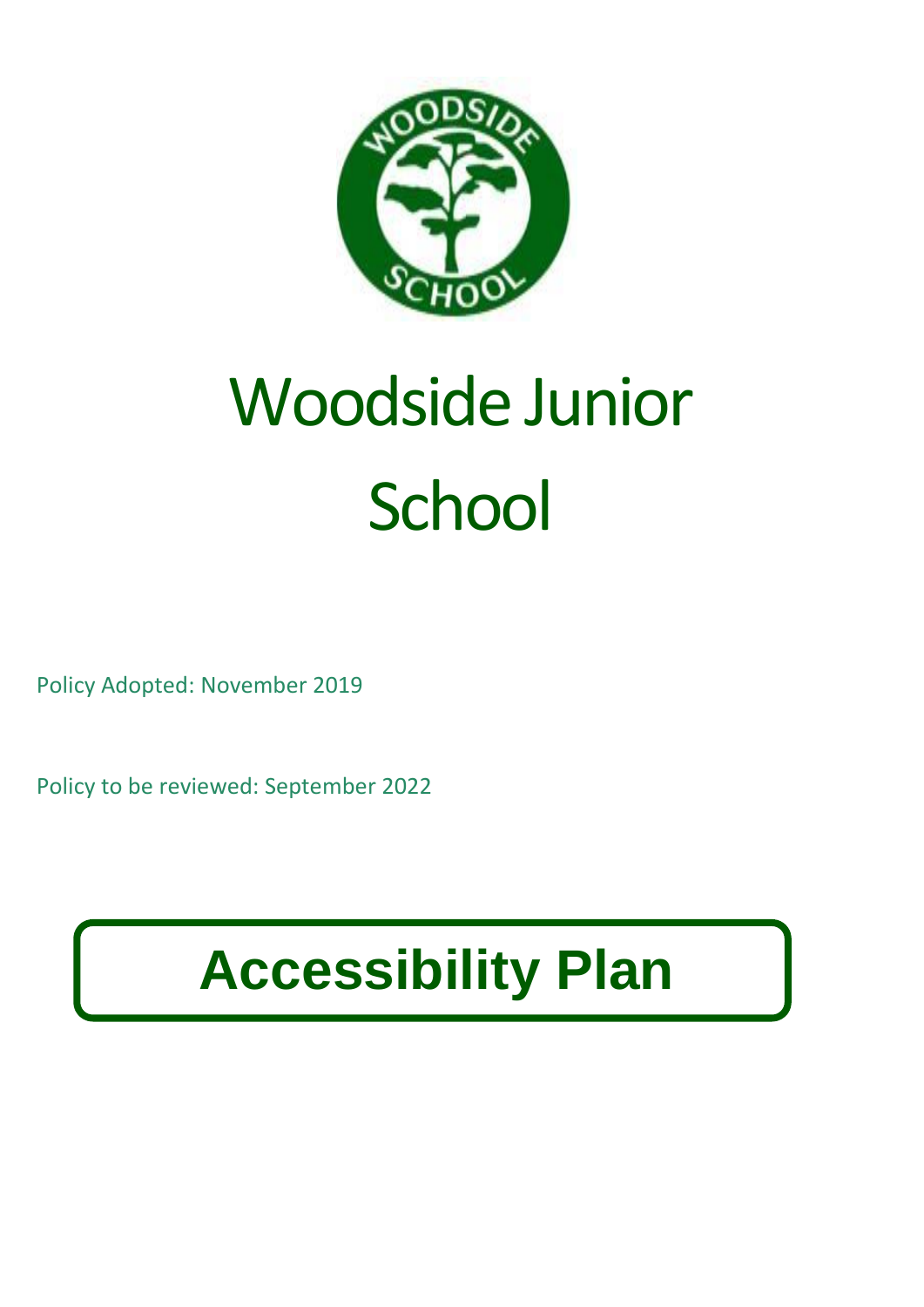## **SCHOOL ACCESSIBILITY PLAN WOODSIDE JUNIOR SCHOOL**

#### **Introduction**

This plan is drawn up in accordance with the duty of the Equality Act 2010 (updated in 2016) which replaced all previously existing legislation, streamlining that existing legislation and putting it into a single requirement - The SEN and Disability Act (2001) and extended the Disability Discrimination Act (1995) to cover education. The Accessibility Plan is drawn up in accordance with the planning duty in the Disability Discrimination Act 1995 (DDA) and Disability Discrimination (NI) Order 2006 (DDO), and the SEN and Disability Act 2014 (SENDA). It draws on the guidance set out in "Accessible Schools: Planning to increase access to schools for disabled pupils", issued by DfES in July 2002.

#### **Definition of Disability**

Disability is defined by the Equality Act 2010 as

"A person has a disability if he or she has a physical or mental impairment that has a substantial and long-term adverse effect on his or her ability to carry out normal day to day activities." It continues "some specified medical conditions, HIV, multiple sclerosis and cancer are all considered as disabilities, regardless of their effect."

#### **Key Objective**

Schools are required under the Equality Act 2010 to have an accessibility plan. The purpose of the plan is to:

- Increase the extent to which disabled pupils can participate in the curriculum
- Improve the physical environment of the school to enable disabled pupils to take better advantage of education, benefits, facilities and services provided
- Improve the availability of accessible information to disabled pupils

Our school aims to treat all its pupils fairly and with respect. This involves providing access and opportunities for all pupils without discrimination of any kind. This ensures reduction and elimination of barriers to accessing the curriculum and enables full participation in the school community for pupils, and prospective pupils, with a disability. The Accessibility Plan will contain relevant actions to:

- **Physical Environment**
- **Curriculum**
- Aids and Equipment
- Written Information

The school access plan will focus on removing barriers to access and positively promote the involvement and successful participation of pupils with disabilities. Woodside School has high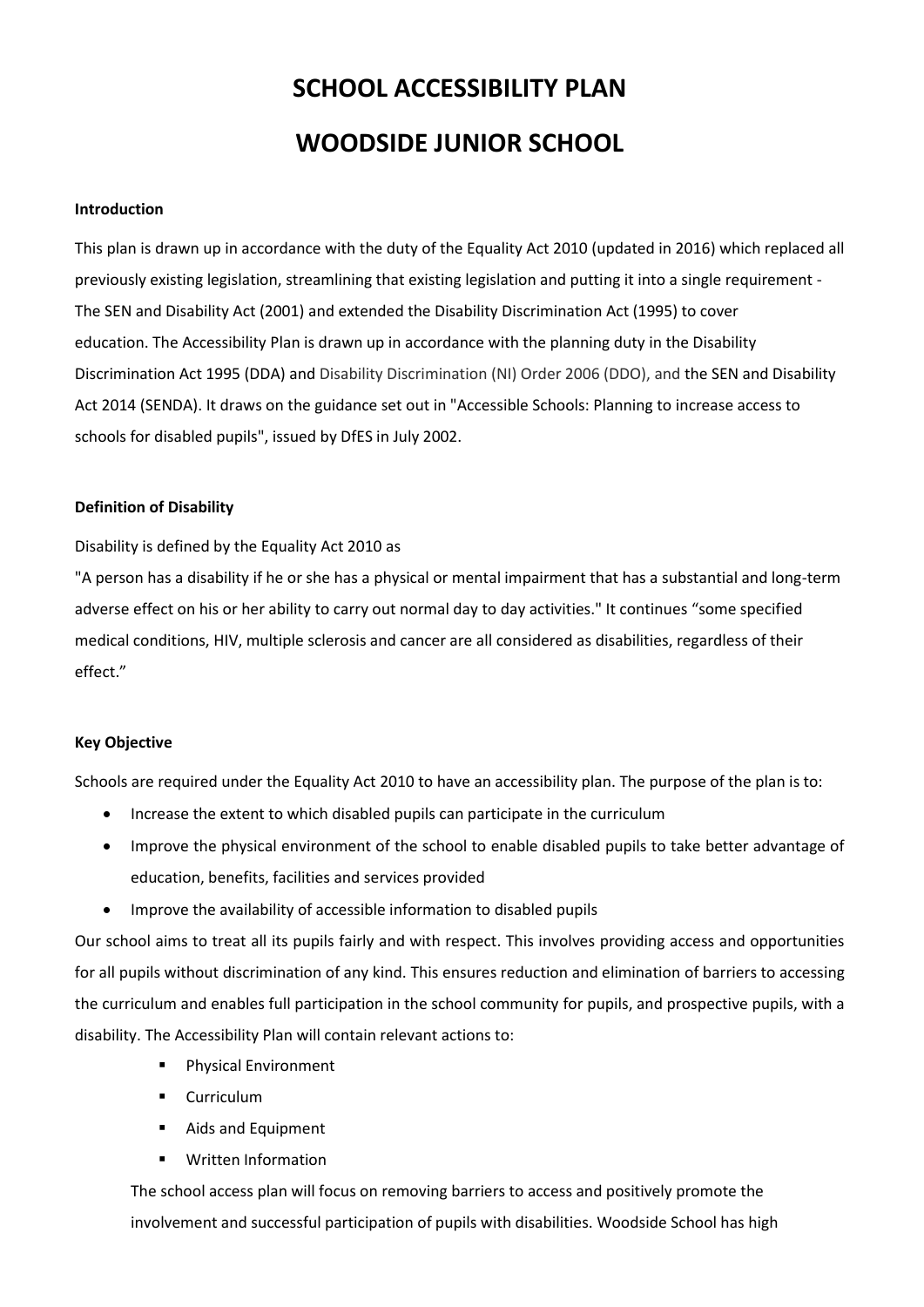ambitions for all its pupils and expects them to participate in, contribute to and achieve in all aspects of school's life. Woodside School is committed to equal opportunities as determined by the National Inclusion Statement.

#### **Principles**

Compliance with the Equality Act 2010 and SENDA is consistent with the school's mission statement and equal opportunities policy, and the operation of the school's SEN policy. The school recognises as its duty:

- not to discriminate against disabled pupils in their admissions, exclusions, and provision of education and associated services
- not to treat disabled pupils less favourably (and where possible more favourably in order that they may have equal access to the curriculum and wider school activities)
- to take reasonable steps to avoid putting disabled pupils at a substantial disadvantage
- to publish an Accessibility Policy which is regularly reviewed
- to supply auxiliary aids and services, where not provided through SEN statements of educational need or other services
- In performing their duties, governors and staff will have regard to the Equality Act (2010) Codes of Practice.
- The school recognises and values parents' knowledge of their child's disability and its effect on his/her ability to carry out normal activities and respects the parents' and child's right to confidentiality.
- The school provides all pupils with a broad and balanced curriculum, differentiated and adjusted to meet the needs of individual pupils and their preferred learning styles. The school endorses the key principles in the National Curriculum 2014 framework, which underpin the development of a more inclusive curriculum by setting suitable learning challenges, responding to pupils' diverse learning needs, overcoming potential barriers to learning and assessment for individuals and groups of pupils.

#### **Activity**

- Education & related activities The school will continue to seek and follow the advice of services, such as specialist teacher service as well as LEA SEN advisers, and of appropriate health professionals from the local NHS Trusts.
- Physical environment The school will take account of the needs of pupils, staff and visitors with physical difficulties and sensory impairments when planning and undertaking future improvements and refurbishments of the site and premises, such as improved access, lighting, acoustic treatment and colour schemes, and more accessible facilities and fittings.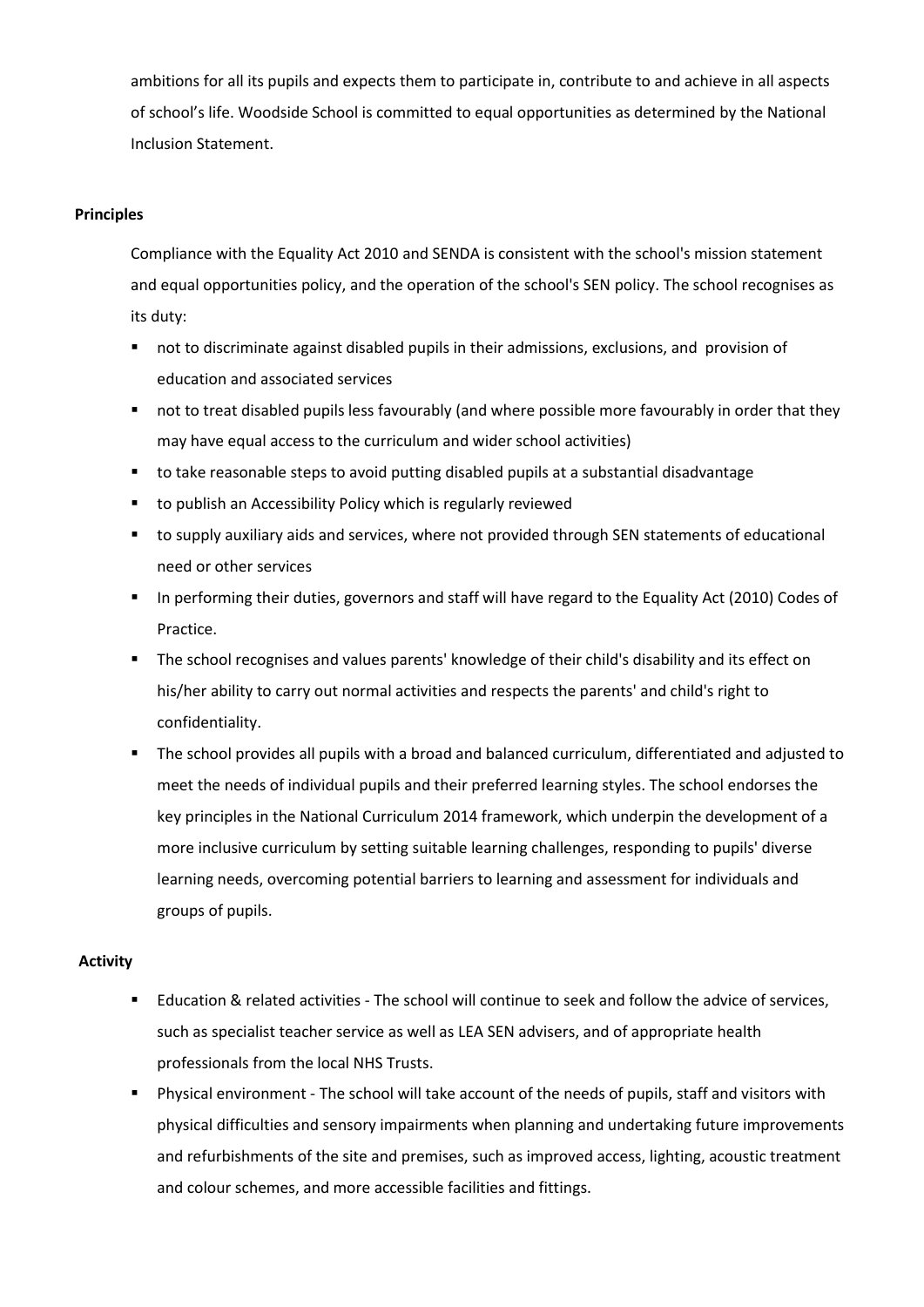- **Provision of information The school will endeavour to be aware of local services, including those** provided through the LA, for providing information in alternative formats when required or requested.
- The school will monitor and analyse available data to ensure disabled pupils are making expected or better progress and to help identify means of supporting their needs in future.
- **The school will take account of the needs of pupils and visitors with physical difficulties and** sensory impairments when planning and undertaking future improvements and refurbishments of the site and premises. Where appropriate, and within the resources available, the school will improve access to the physical environment of the school, adding specialist facilities as necessary. This covers improvements to the physical environment of the school and physical aids to access education.
- Woodside School provides additional provision to enable pupils with learning difficulties to access the curriculum through the SEN framework. The school ensures that pupils with disability are as equally, prepared for life as are the able-bodied pupils. This covers teaching and learning and the wider curriculum of the school such as participation in after-school clubs, leisure and cultural activities or school visits. It also covers the provision of specialist aids and equipment, which may assist these pupils in accessing the curriculum.

#### **Related documents**

The school's accessibility action plan will also contribute to the review and revision of related school policies, e.g.

- School Development Plan
- SEN Policy
- Relevant Curriculum Policies
- Health and Safety Policy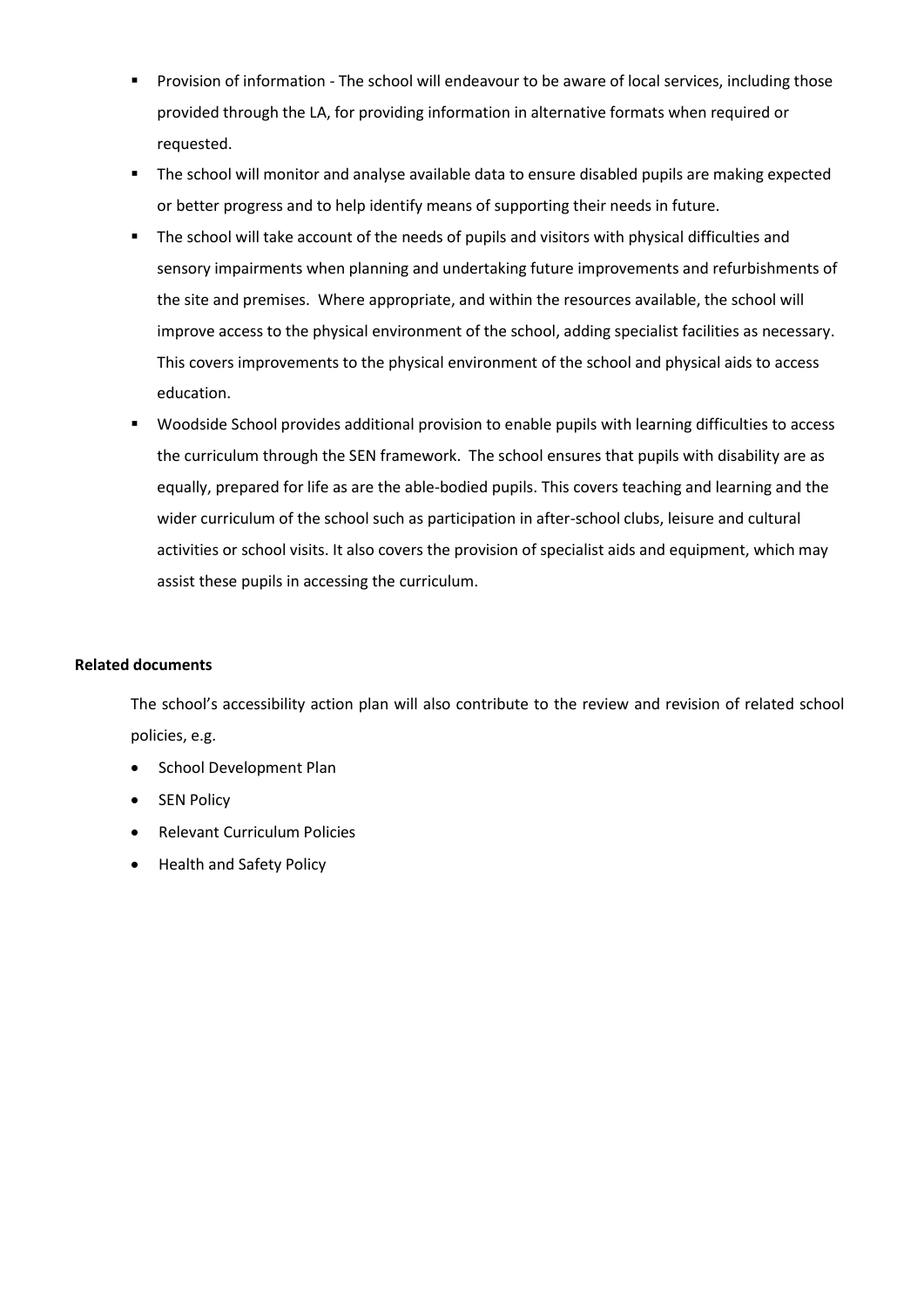### **Accessibility Checklist 2019-2022**

**This checklist has been carried out with the current needs of our school community in mind. Updated risk management and provision would be put in place if this changed.**

| Curriculum                                                                                                               | Yes          | Partly | No |
|--------------------------------------------------------------------------------------------------------------------------|--------------|--------|----|
| Do you ensure that teachers and teaching assistants have the<br>necessary training to teach and support disabled pupils? | $\checkmark$ |        |    |
|                                                                                                                          |              |        |    |
| Are your classrooms optimally organised for disabled pupils?                                                             | $\checkmark$ |        |    |
| Do lessons provide opportunities for all pupils to achieve?                                                              | $\checkmark$ |        |    |
| Are lessons responsive to pupil diversity?                                                                               | ✓            |        |    |
| Do lessons involve work to be done by individuals, pairs, groups<br>and the whole class?                                 | $\checkmark$ |        |    |
| Are all pupils encouraged to take part in music, drama and physical<br>activities?                                       | $\checkmark$ |        |    |
| Do staff recognise and allow for the mental effort expended by                                                           |              | ✓      |    |
| some disabled pupils, for example using lip reading?                                                                     |              |        |    |
| Do staff recognise and allow for the additional time required by                                                         | $\checkmark$ |        |    |
| some disabled pupils to use equipment in practical work?                                                                 |              |        |    |
| Do staff provide alternative ways of giving access to experience or                                                      | ✓            |        |    |
| understanding for disabled pupils who cannot engage in particular                                                        |              |        |    |
| activities, for example some forms of exercise in physical<br>education?                                                 |              |        |    |
| Do you provide access to computer technology appropriate for                                                             | ✓            |        |    |
| students with disabilities?                                                                                              |              |        |    |
| Are school visits made accessible to all pupils irrespective of                                                          | ✓            |        |    |
| attainment or impairment?                                                                                                |              |        |    |
| Are there high expectations of all pupils?                                                                               | ✓            |        |    |
| Do staff seek to remove all barriers to learning and participation?                                                      | ✓            |        |    |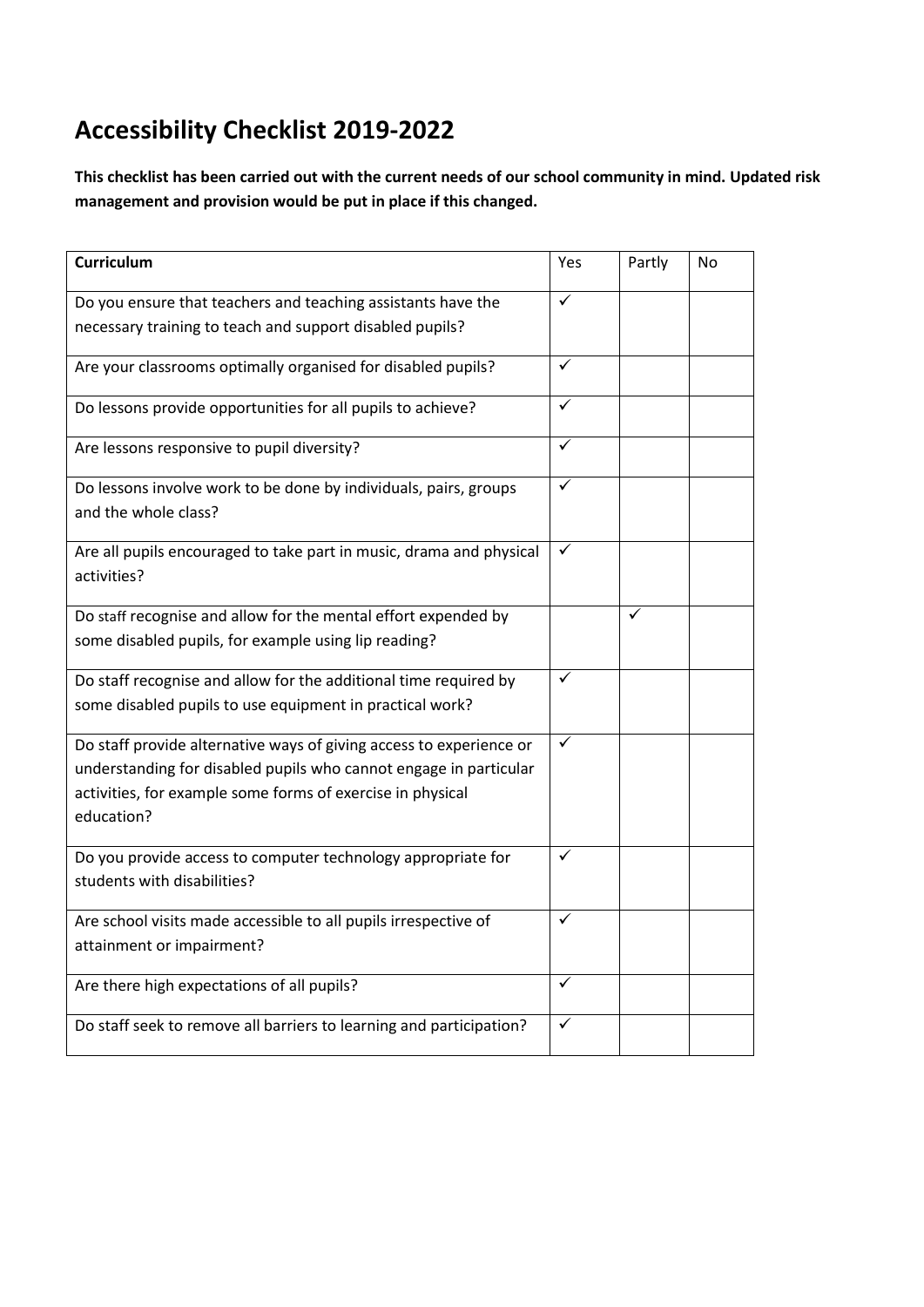| <b>Physical environment</b>                                                                                                                                                                                                              | Yes | Partly | No |
|------------------------------------------------------------------------------------------------------------------------------------------------------------------------------------------------------------------------------------------|-----|--------|----|
| Does the size and layout of areas - including all academic, sporting,<br>play, social facilities; classrooms, the assembly hall, dining hall,<br>library, and outdoor sporting facilities, playgrounds - allow access<br>for all pupils? |     | ✓      |    |
| Can pupils who use wheelchairs move around the school without<br>experiencing barriers to access such as those caused by doorways,<br>steps and stairs, toilet facilities?                                                               |     | ✓      |    |
| Are pathways of travel around the school site and parking<br>arrangements safe, routes logical and well signed?                                                                                                                          | ✓   |        |    |
| Are emergency and evacuation systems set up to inform ALL<br>pupils, including pupils with SEN and disability; including alarms<br>with both visual and auditory components?                                                             |     | ✓      |    |
| Are non-visual guides used, to assist people to use buildings<br>including lifts with tactile buttons?                                                                                                                                   |     |        | ✓  |
| Could any of the décor or signage be considered to be confusing or<br>disorientating for disabled pupils with visual impairment, autism or<br>epilepsy?                                                                                  |     |        | ✓  |
| Are areas to which pupils should have access well lit?                                                                                                                                                                                   | ✓   |        |    |
| Are steps made to reduce background noise for hearing impaired<br>pupils such as considering a room's acoustics, noisy equipment?                                                                                                        |     | ✓      |    |
| Is furniture and equipment selected, adjusted and located<br>appropriately?                                                                                                                                                              | ✓   |        |    |

| <b>Information</b>                                                                                                                                                                                             | Yes | Partly | No |
|----------------------------------------------------------------------------------------------------------------------------------------------------------------------------------------------------------------|-----|--------|----|
| Do you provide information in simple language, symbols, large<br>print, on audiotape or in Braille for pupils and prospective pupils<br>who may have difficulty with standard forms of printed<br>information? | ✓   |        |    |
| Do you ensure that information is presented to groups in a way<br>which is user friendly for people with disabilities e.g. by reading<br>aloud overhead projections and describing diagrams?                   | ✓   |        |    |
| Do you have the facilities such as ICT to produce written<br>information in different formats?                                                                                                                 | ✓   |        |    |
| Do you ensure that staff members are familiar with technology and<br>practices developed to assist people with disabilities?                                                                                   | ✓   |        |    |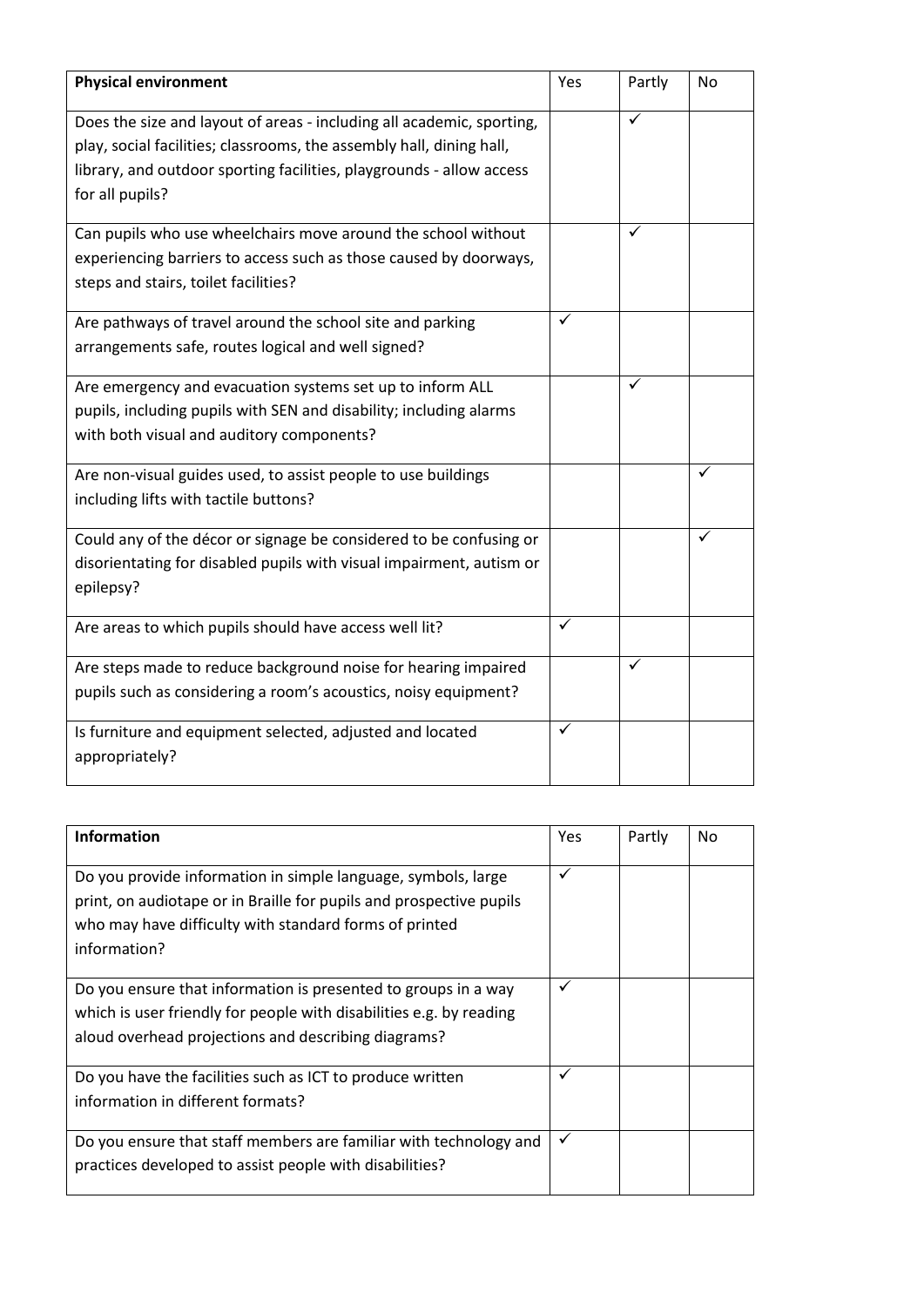|           | Objective                                                                                                                                                                                                                                            | <b>Action</b>                                                                                                                                                                                                                                                                                       | <b>How</b>                                           | When                                | <b>Goal Achieved</b>                                                                                                                                                                                      |
|-----------|------------------------------------------------------------------------------------------------------------------------------------------------------------------------------------------------------------------------------------------------------|-----------------------------------------------------------------------------------------------------------------------------------------------------------------------------------------------------------------------------------------------------------------------------------------------------|------------------------------------------------------|-------------------------------------|-----------------------------------------------------------------------------------------------------------------------------------------------------------------------------------------------------------|
| 2019-2022 | compliance<br>Ensure<br>with DDA and Code<br>of Practice                                                                                                                                                                                             | Staff and governors<br>informed of<br>requirements and<br>obligations of DDA,<br>and of the Accessibility<br>Plan                                                                                                                                                                                   | Staff meeting on<br>inclusion<br>Governors meeting   | Staff<br>meetings<br>On going       | Inclusion evident<br>in planning<br>School complies<br>with<br>requirements of<br>DDA and Code of<br>Practice                                                                                             |
|           | Ensure all children<br>can participate in the<br>school's curriculum<br>Responding<br>to<br>pupils"<br>diverse<br>learning needs and<br>overcoming potential<br>barriers to learning<br>and assessment for<br>individuals<br>and<br>groups of pupils | All staff to receive<br>disability specific<br>training in specific<br>ailment etc. and<br>associated medication,<br>when and as required.<br>Work differentiated in<br>pace style and content<br>Use of learning aids to<br>assist in learning and<br>teaching. Provision of<br>learning resources | Staff training                                       | On going                            | Staff confident to<br>support individual<br>pupil. Resources<br>purchased and in<br>use Improved<br>knowledge and<br>expertise Policies<br>reflect inclusive<br>practice Pupil<br>survey Parent<br>survey |
|           | Continue to improve<br>quality<br>the<br>of<br>provision for children<br>with specific special<br>needs.                                                                                                                                             | Provide ELSA for<br>children who need<br>support to manage<br>emotional and social<br>needs. To provide<br>Mindfulness groups for<br>children to support<br>well-being and<br>learning. (lunchtimes)                                                                                                | Staff training                                       | On going                            | Staff confident to<br>support individual<br>pupil.                                                                                                                                                        |
|           | All pupils have<br>appropriate<br>applications for exam<br>access arrangements                                                                                                                                                                       | Applications made by<br>deadlines and based<br>on clear evidence.                                                                                                                                                                                                                                   | Through relevant<br>channels                         | As identified<br>by exam<br>boards. | SEND pupils are<br>able to access<br>exams fairly and<br>without<br>discrimination<br>due to disabilities.                                                                                                |
|           | Pupils with hearing<br>impairments are<br>seated appropriately<br>in classrooms                                                                                                                                                                      | Check seating<br>arrangements for<br>hearing impaired<br>pupils.                                                                                                                                                                                                                                    | Work with hearing<br>impaired team- if<br>applicable | On going                            | All pupils with a<br>hearing<br>impairment are<br>able to access the<br>full curriculum.                                                                                                                  |
|           | Pupils with dyslexic<br>tendencies are<br>identified correctly<br>and interventions are<br>in place to support<br>their learning so                                                                                                                  | Dyslexia type<br>interventions run in<br>school to support<br>those pupils with<br>specific learning<br>difficulties                                                                                                                                                                                | Classroom<br>monitoring                              | On going                            | All pupils with<br>dyslexia/specific<br>learning<br>difficulties are<br>correctly<br>identified and                                                                                                       |